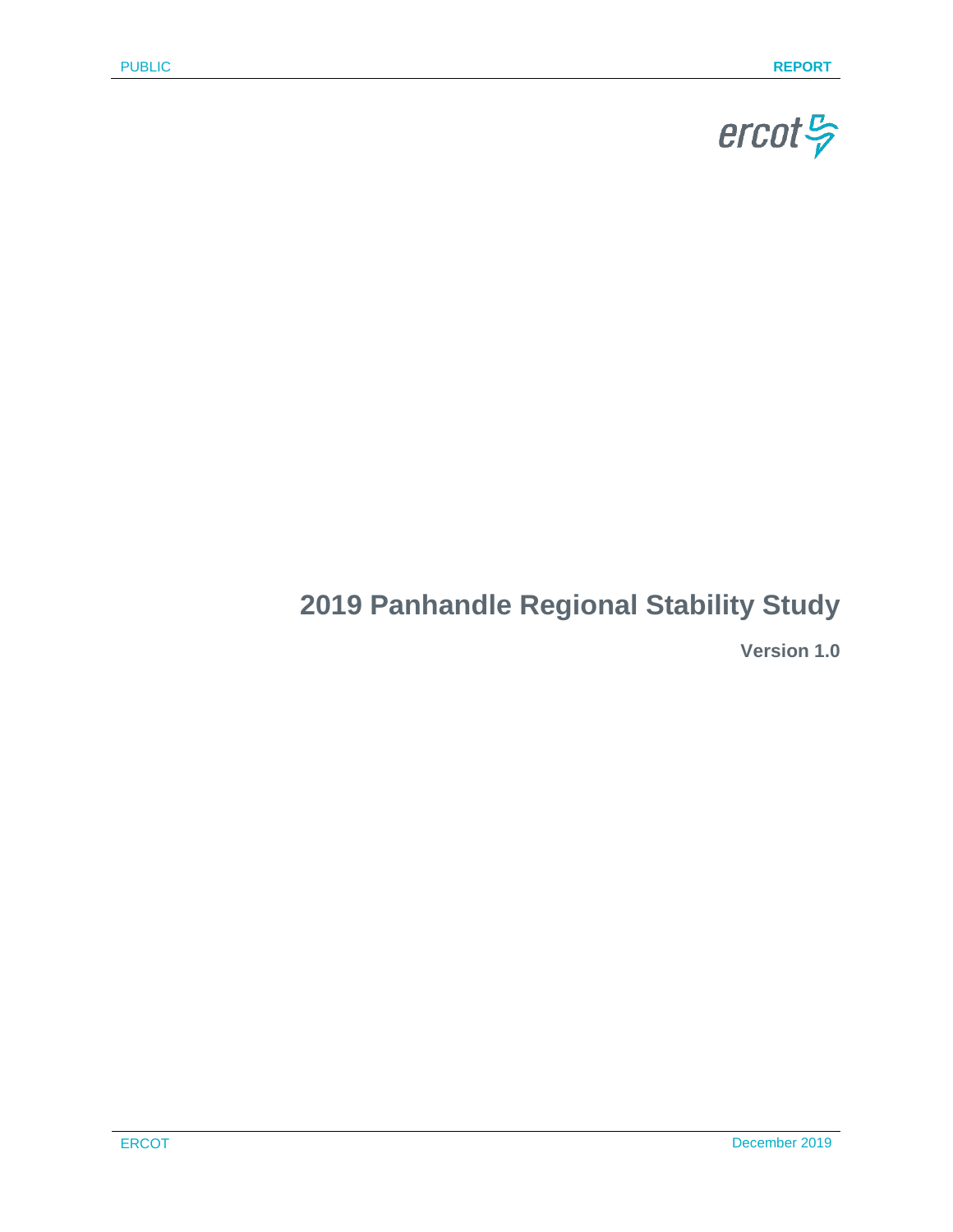## **Document Revisions**

| Date       | Version | Author(s)                                           |  |
|------------|---------|-----------------------------------------------------|--|
| 12/20/2019 |         | Yunzhi Cheng, Xiaoyu Wang, Yang Zhang, John Schmall |  |
|            |         | Reviewed by: Shun Hsien (Fred) Huang, Jeff Billo    |  |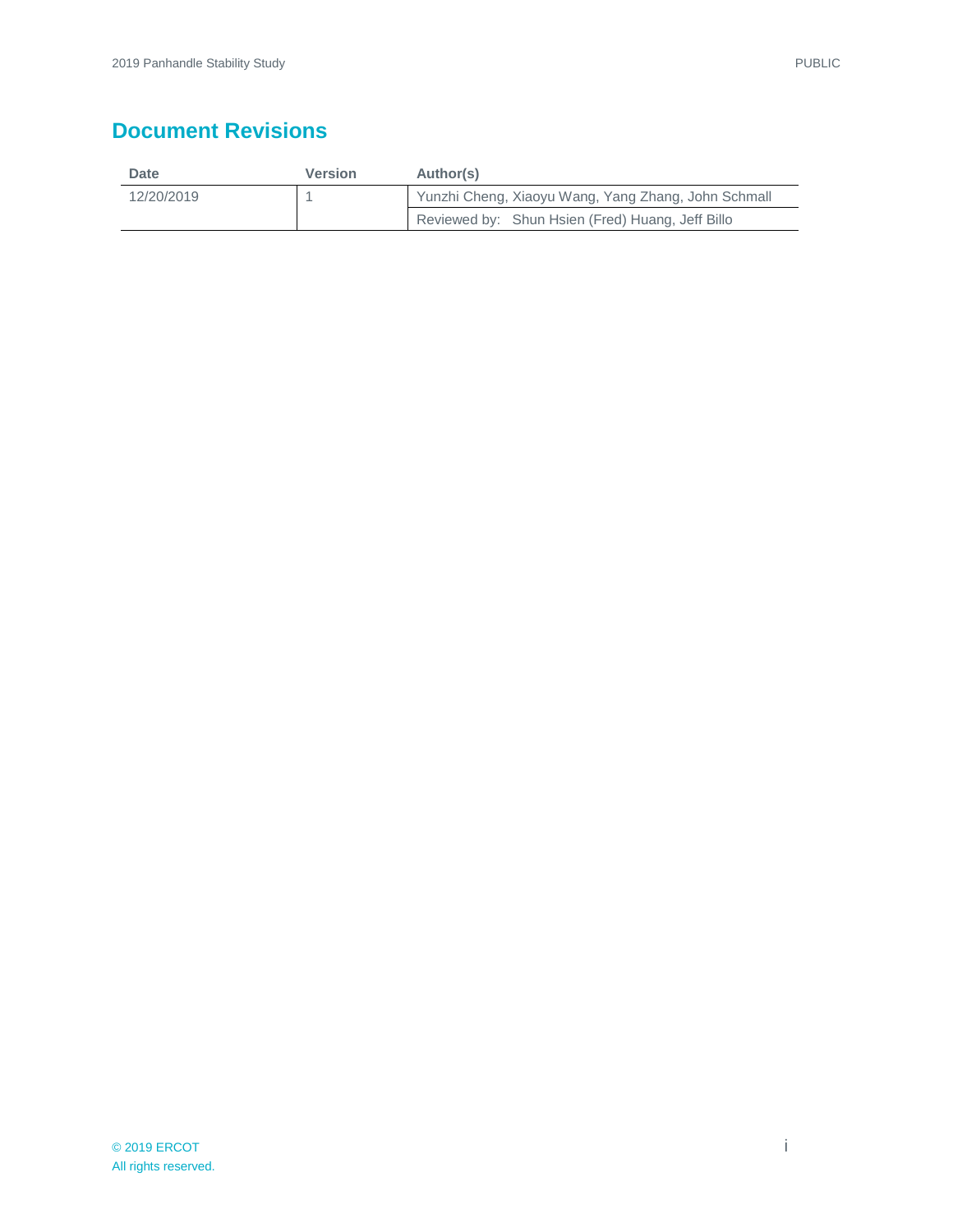### **Table of Contents**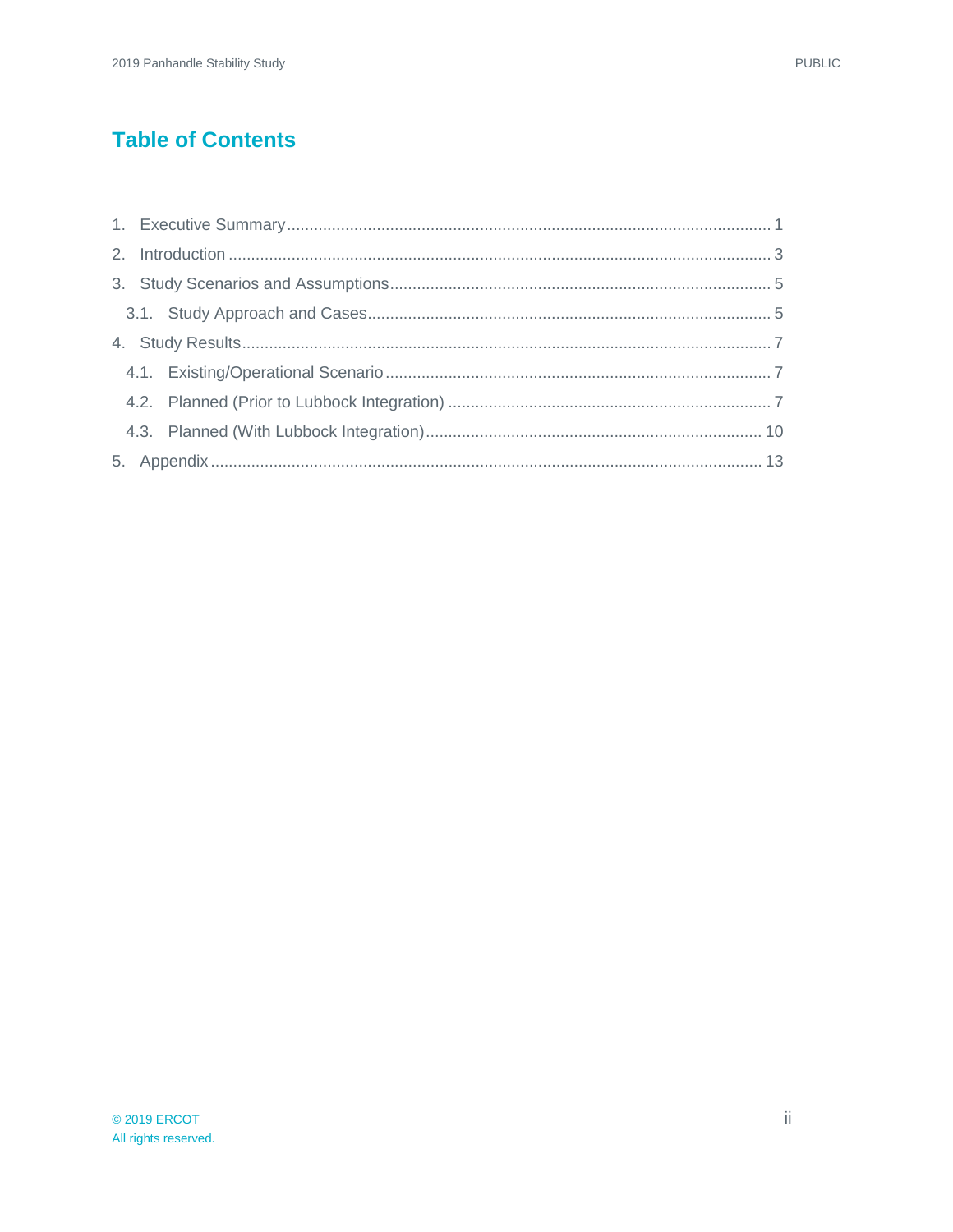### <span id="page-3-0"></span>**1. Executive Summary**

This 2019 Panhandle stability study was conducted to evaluate the impact of increasing amounts of wind generation connecting just outside the existing Panhandle GTC interface while incorporating model updates and improvements recommended in previous studies. Scenarios considering existing operational conditions as well as planned future conditions both before and after Lubbock integration were studied. The study included both PSS/e and PSCAD analysis.

Study findings:

- The current WSCR threshold of 1.5 in real time Operations is adequate until Lubbock integration.
	- o The application of WSCR in the Panhandle is becoming blurred and may no longer be adequate to identify Panhandle export limits after Lubbock integration.
- Adjustment of real time VSAT was necessary and made in May 2019 to ensure that postdisturbance voltage is maintained above the revised threshold in the Panhandle region so that identified VSAT limits reflect dynamic simulation results.
	- o Similar adjustments to maintain post-disturbance voltage may be required to cover a broader area, including nearby Panhandle region, in the future.
- A need to maintain an off-line Panhandle export limit table for some planned or forced outage conditions is expected to ensure stability in operations.
- No system voltage collapse or stability issue was identified with Panhandle WGRs at full output under normal system conditions after Lubbock integration. However, WGR tripping (less than 750 MW) and power oscillations associated with specific models were observed in the PSCAD simulations and are currently being reviewed by the appropriate Resource Entities and manufacturers.

Future Work and Recommendations:

- Investigate the feasibility and benefits of damping support provided by dynamic reactive devices, inverter-based resources, and synchronous condensers.
- Continue to improve the PSCAD models in the Panhandle and nearby Panhandle.
- Work with Resource Entities and developers to confirm voltage regulation at the POI and ensure this is properly reflected in the dynamic models.
- Work with Resource Entities and manufacturers to investigate WGR tripping and oscillation in PSCAD simulation.
- Investigate the potential reactive power deficit along the transfer paths between West Texas and rest of ERCOT grid.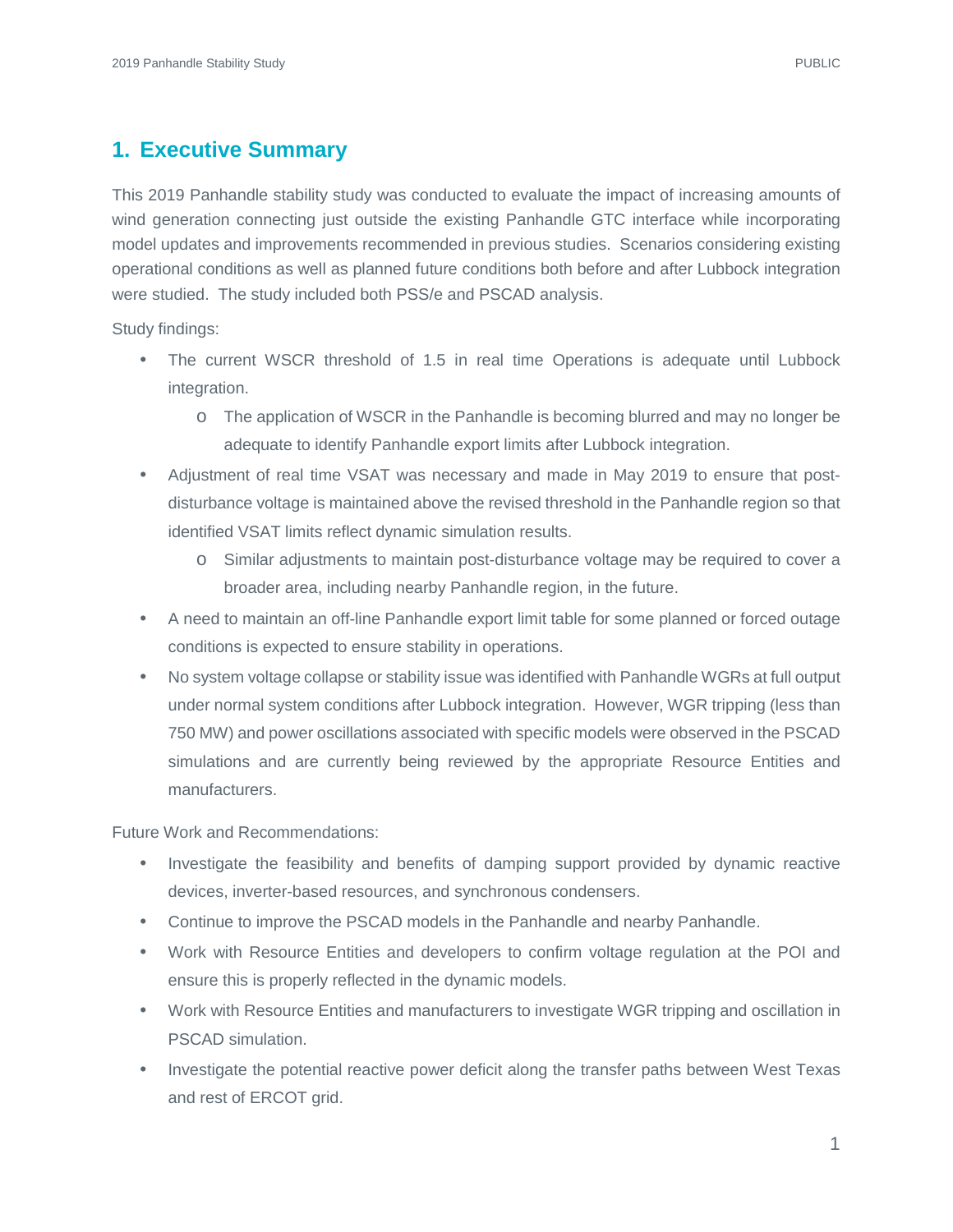- Perform regular PSS/e and PSCAD studies given the fast changing generator additions in the Panhandle and nearby Panhandle regions.
- Explore various Panhandle interface considerations and alternative stability metrics to be utilized in operations to properly capture Panhandle export limits.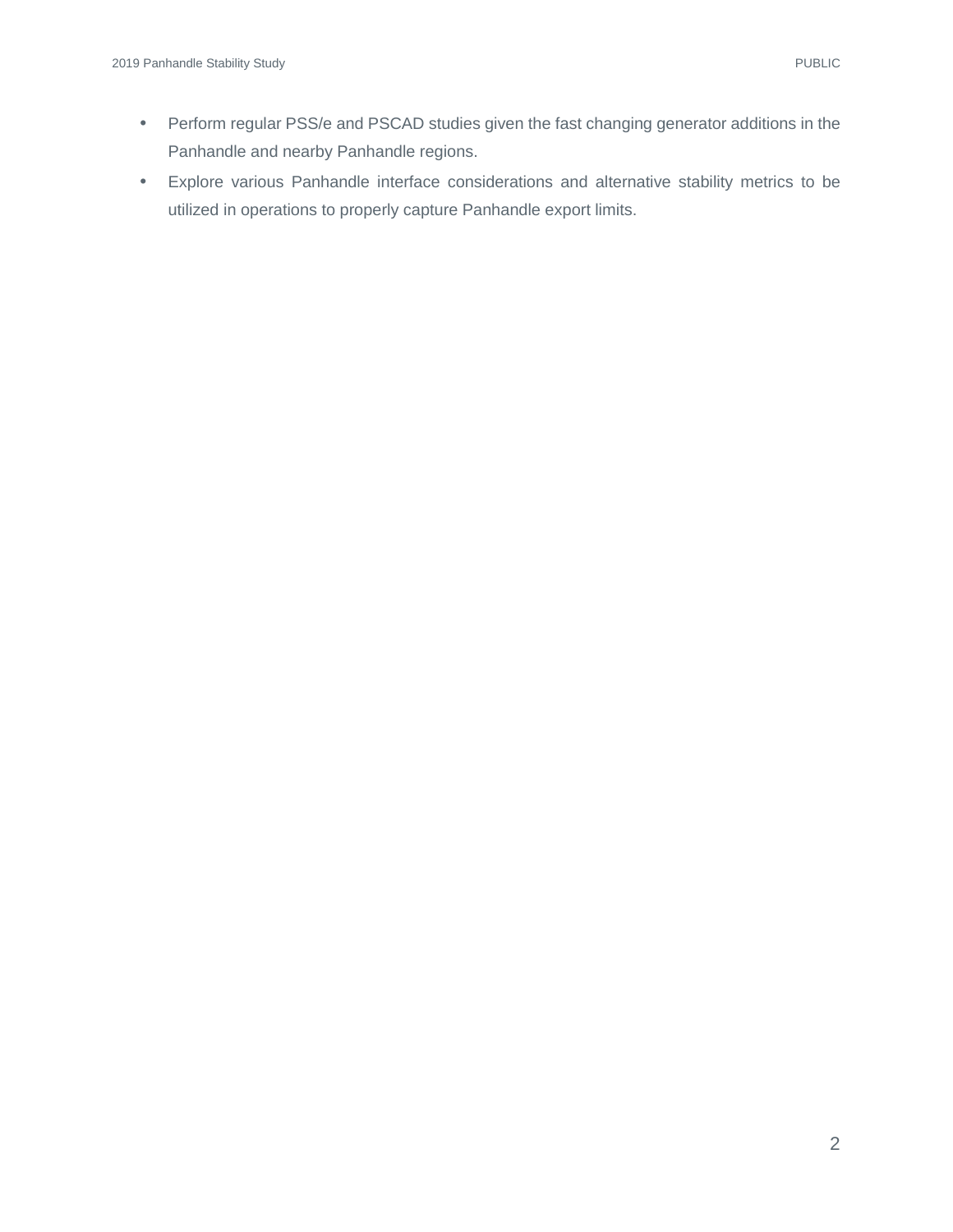### <span id="page-5-0"></span>**2. Introduction**

The Panhandle generic transmission constraint (GTC) is a limit implemented in operations to maintain dynamic stability and reliable power transfer from the Panhandle region. The Panhandle GTC limits are currently determined in operations by the pre-contingency weighted short circuit ratio (WSCR) threshold of 1.5 and the PV voltage stability, which were recommended by previous Panhandle stability studies including Panhandle system strength studies in  $2016<sup>1</sup>$  $2016<sup>1</sup>$  $2016<sup>1</sup>$  and  $2018<sup>2</sup>$ . This 2019 Panhandle stability study was conducted to evaluate the impact of increasing amounts of wind generation connecting just outside the GTC interface boundary (in the nearby Panhandle region as shown in Figure 1) while incorporating model updates and improvements recommended in the previous studies. Scenarios considering existing operational conditions as well as planned future conditions both before and after Lubbock integration were studied. This report documents the 2019 Panhandle Stability Study performed by ERCOT System Planning.

2

 $\overline{1}$ 

<span id="page-5-1"></span>[http://www.ercot.com/content/news/presentations/2016/Panhandle%20System%20Strength%20Study%2](http://www.ercot.com/content/news/presentations/2016/Panhandle%20System%20Strength%20Study%20Feb%2023%202016%20(Public).pdf) [0Feb%2023%202016%20\(Public\).pdf](http://www.ercot.com/content/news/presentations/2016/Panhandle%20System%20Strength%20Study%20Feb%2023%202016%20(Public).pdf)

<span id="page-5-2"></span>[http://www.ercot.com/content/wcm/lists/144927/Panhandle\\_and\\_South\\_Texas\\_Stability\\_and\\_System\\_Str](http://www.ercot.com/content/wcm/lists/144927/Panhandle_and_South_Texas_Stability_and_System_Strength_Assessment_March....pdf) [ength\\_Assessment\\_March....pdf](http://www.ercot.com/content/wcm/lists/144927/Panhandle_and_South_Texas_Stability_and_System_Strength_Assessment_March....pdf)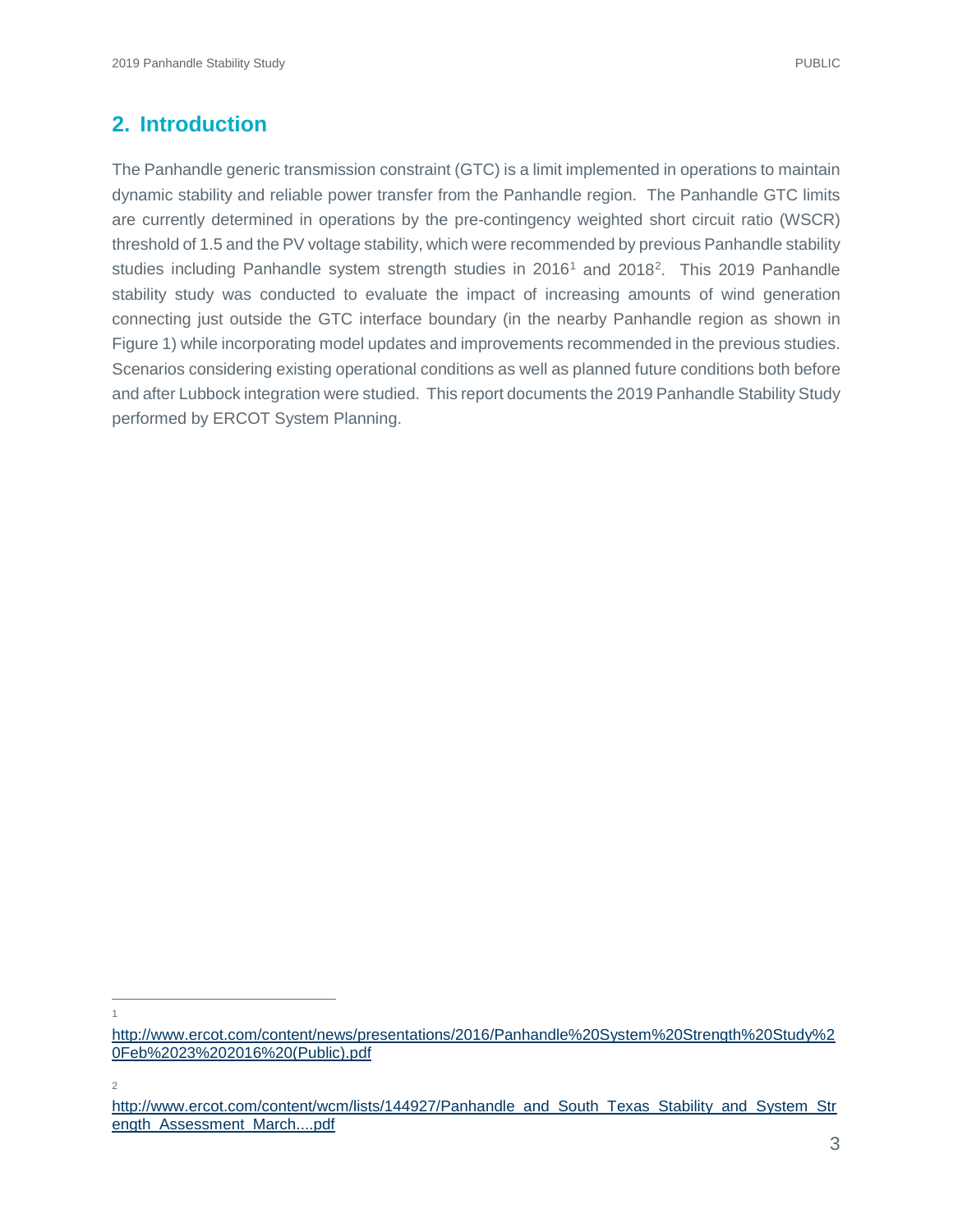

*Figure 1: Panhandle and Nearby Panhandle*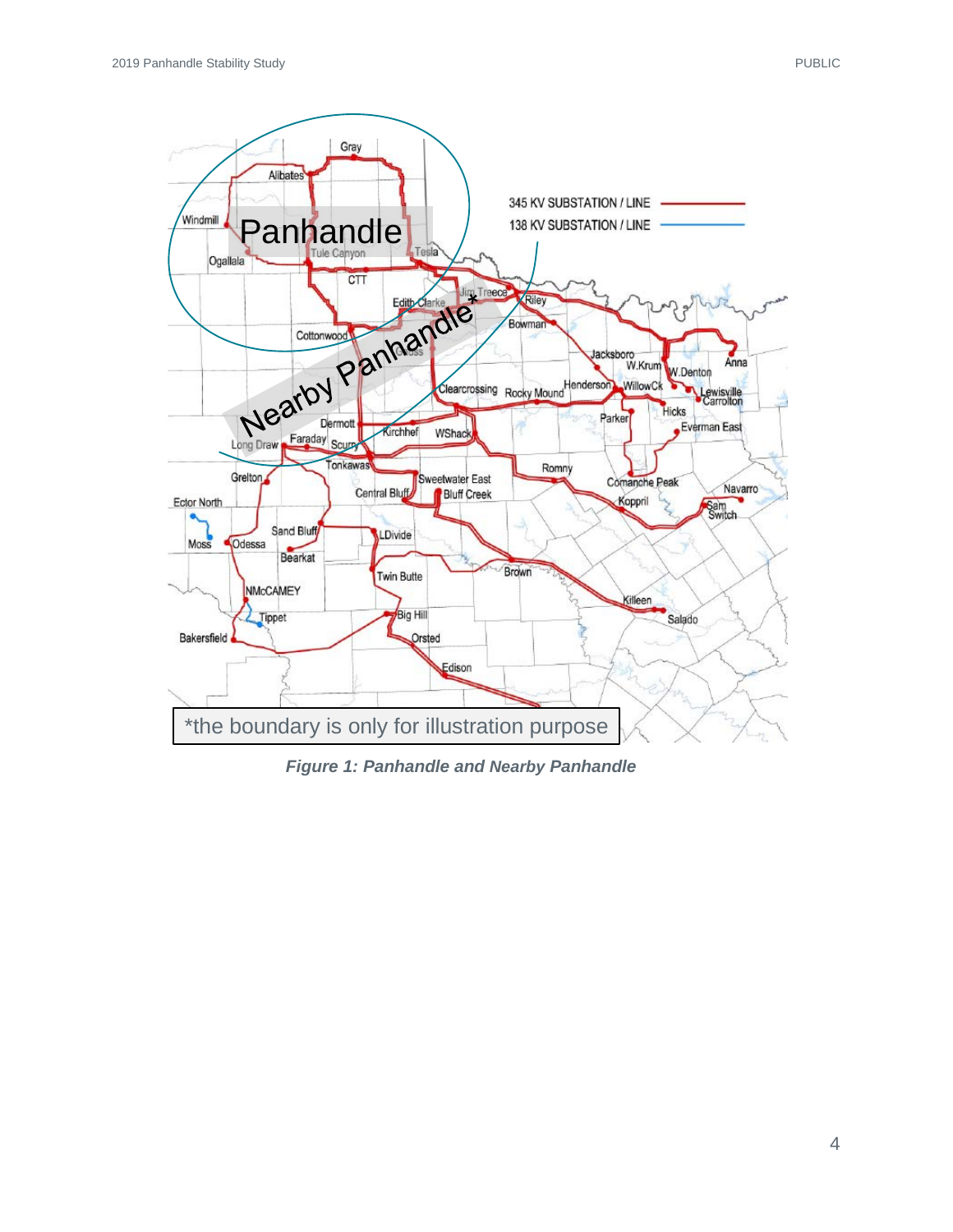### <span id="page-7-0"></span>**3. Study Scenarios and Assumptions**

Three study scenarios were assessed in this study, as summarized in Table 1.

| <b>Scenario</b>                                                                 | <b>Panhandle WGR</b><br><b>Capacity (MW)</b> | <b>Nearby Panhandle</b><br><b>WGR Capacity (MW)</b> | Lubbock<br>Load<br>(MW) |
|---------------------------------------------------------------------------------|----------------------------------------------|-----------------------------------------------------|-------------------------|
| Existing/Operational (As of May 2019)                                           | 3,988                                        | 2,219                                               | n/a                     |
| Existing + IA Signed-Financial Security Posted<br>(without Lubbock Integration) | 5,182                                        | 3,158                                               | n/a                     |
| Existing + IA Signed-Financial Security Posted<br>(with Lubbock Integration)    | 5,182                                        | 3,158                                               | 171 (Off Peak)          |

|  | <b>Table 1. Panhandle Stability Study Scenarios</b> |  |  |
|--|-----------------------------------------------------|--|--|
|  |                                                     |  |  |

A summary of Panhandle and nearby Panhandle wind generation resources (WGRs) for existing and future planning scenarios is provided in the Appendix. The Panhandle and nearby Panhandle solar generation were assumed to be off-line in all the study scenarios. Increasing amounts of solar generation are expected to have impact on the Panhandle export limits and will be included in future Panhandle studies.

#### <span id="page-7-1"></span>**3.1. Study Approach and Cases**

To evaluate the dynamic stability in the Panhandle region, both PSS/e and PSCAD studies were conducted for the identified low system strength condition in the Panhandle. PSS/e dynamic models for WGRs incorporate assumptions associated with inverter controls that may not be valid under low system strength conditions. PSCAD models allow a more detailed representation of power electronic controls that are necessary to properly represent the dynamic responses of WGRs under a low system strength scenario. Therefore, it is prudent to analyze and assess limits associated with low system strength and high penetrations of inverter-based resources with both PSCAD and PSS/e.

The DWG 2021 High Wind Low Load (HWLL) case was used as the starting base case for both PSS/e and PSCAD analysis with the following modeling assumptions:

- Conventional power plants in West Texas including in the Panhandle region were turned off in all the study cases.
- Two synchronous condensers in the Panhandle were in-service in all the study cases.
- The Lubbock system was added to the case to create the planning scenario after Lubbock integration.
- The ERCOT network outside the Panhandle and nearby Panhandle region was represented with a passive equivalent for PSCAD analysis.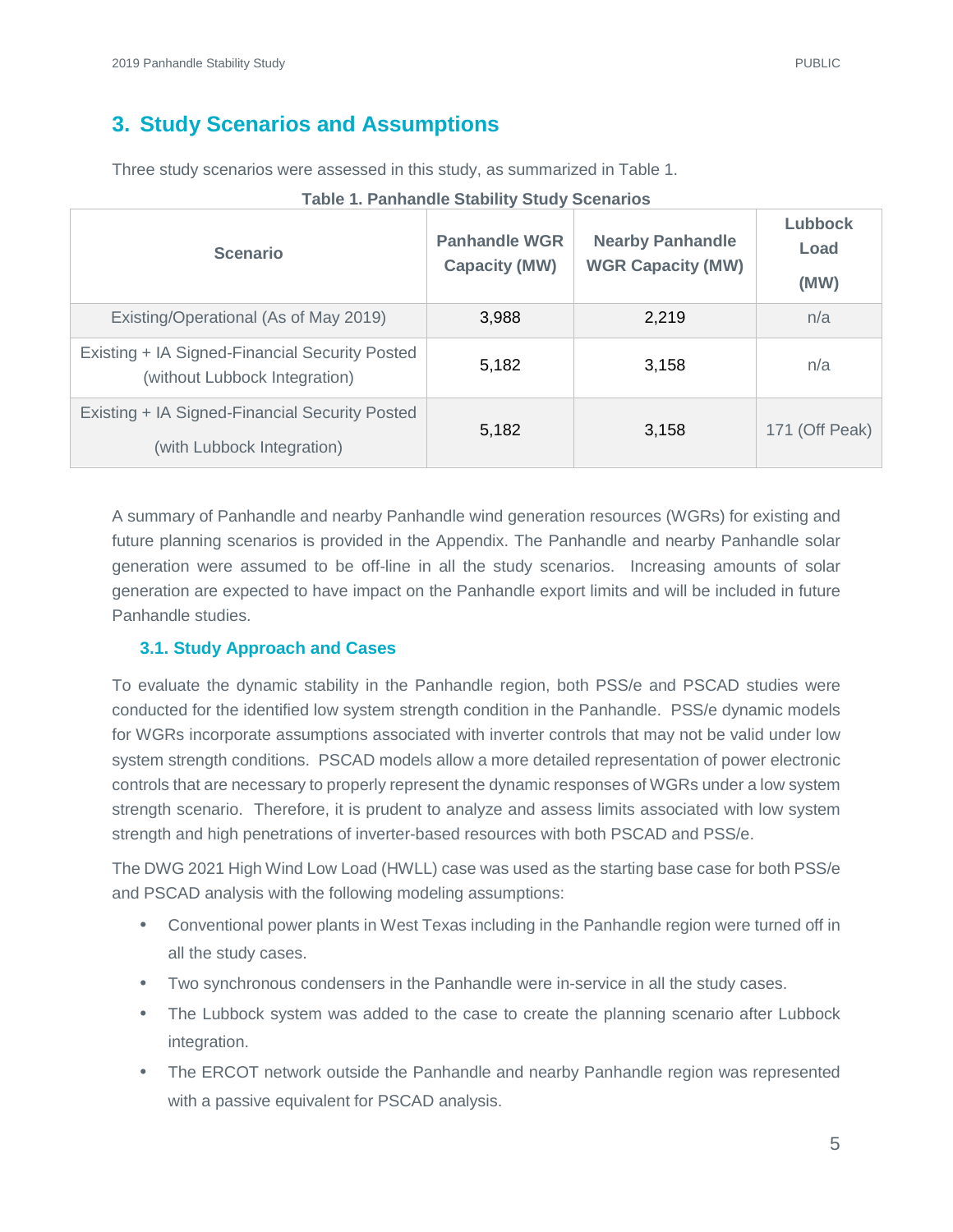All the detailed proprietary PSCAD models were provided by the manufacturers as black box modules to be incorporated in the PSCAD studies. Therefore, it is often challenging to troubleshoot model issues (which may involve interactions between multiple sites/manufacturers) and investigate certain abnormal simulation results. Based on the experience from previous PSCAD model requests, ERCOT developed a PSCAD model submittal guideline<sup>3</sup> for the Interconnecting Entities and Resource Entities that submit PSCAD models. In an effort to improve PSCAD model quality for this study, site-specific feedback was provided to the model provider for each site based on user experience with the model submitted for previous PSCAD studies with a request to submit an updated (improved) model where appropriate. The observations associated with the PSCAD model quality are summarized as below:

- The overall PSCAD model quality for 40 WGRs included in this study was improved compared to models used in the previous 2018 Panhandle system strength study.
- No model was received for two planned WGRs in the study region. They were modeled using other WGR models with the same turbine manufacturer and similar project size.
- No power plant control (PPC) model was received for five (5) WGRs in the study region.
- The remaining thirty-three (33) WGR models were considered as acceptable lacking only certain usability/efficiency features such as no "snapshot" feature or no flag to disable protection.
- The overall PSCAD model review and update activities took approximately 6 months and required coordination from Resource Entities/Interconnecting Entities and technical support from manufacturers. Despite these extensive efforts, there is still a need for further model improvements as noted above. PSCAD models are complex and the process for reviewing and updating models is time-consuming.

Due to the complexity and computational burden to perform regional PSCAD simulations involving a large number of detailed WGR models, a parallel processing approach utilizing the ETRAN+ software was adopted. The PSCAD study case was comprised of one master case to model 1) the Panhandle and nearby Panhandle transmission system, including the two synchronous condensers and other transmission-connected dynamic devices, such as SVCs, 2) the equivalent network of the rest ERCOT system, represented as several equivalent systems at the interface boundaries, and 3) the interfaces to communicate to thirty-two (32) slave cases modeling forty (40) WGRs in the study area. The PSCAD simulations for this study case were assigned to the parallel computation setup incorporating 24 CPUs (48 threads) and the simulation of a single contingency run took 1.5 ~ 2 hours to complete. In this Panhandle study, more than four scenarios with total of 110 PSCAD simulation runs were conducted creating more than 130 GB of simulation result files.

<span id="page-8-0"></span><sup>&</sup>lt;sup>3</sup> [http://www.ercot.com/content/wcm/lists/168307/PSCAD\\_Model\\_Guideline\\_Checksheet\\_2019.docx](http://www.ercot.com/content/wcm/lists/168307/PSCAD_Model_Guideline_Checksheet_2019.docx)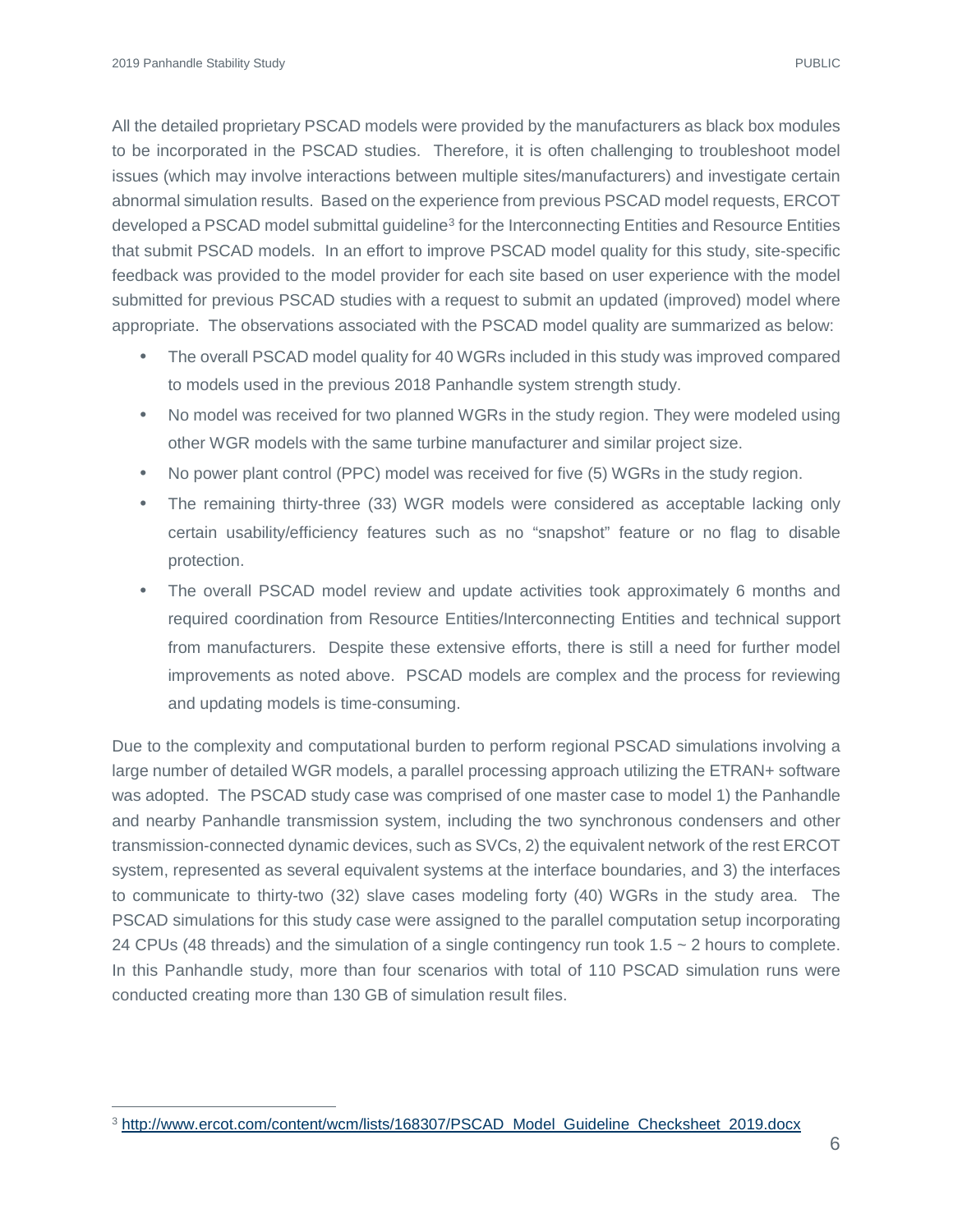### <span id="page-9-0"></span>**4. Study Results**

#### <span id="page-9-1"></span>**4.1. Existing/Operational Scenario**

Based on the operational scenario listed in Table 1, both normal and outage conditions were tested in the PSS/e dynamic simulation to examine the Panhandle export limits while nearby Panhandle WGRs were fully dispatched. Both WSCR and voltage stability assessments were also conducted to assess Panhandle export limits. Based on the study results in this operational scenario, observations and findings are listed below.

- Under normal system condition without pre-outages, the Panhandle export limit was 3,750 MW (~94% dispatch of in-service Panhandle WGRs) determined by the existing WSCR threshold of 1.5.
- More new renewable generation connecting to the Panhandle and nearby Panhandle regions increase power transfer levels and could further stress voltage stability issues and low system strength conditions. Dynamic voltage stability analysis identified that post-disturbance transmission voltage in the Panhandle region would need to be above 0.93 pu in steady-state analysis to ensure stable operation. Therefore, an adjustment of the voltage threshold used in steady state operational analysis to 0.93 pu is needed to properly evaluate the existing system condition. As a result, an adjustment of real time VSAT was made in May 2019.
- The study results of the tested outage conditions indicated the Panhandle export limit can be identified using the existing real time WSCR and VSAT analysis except during the outage of Clear Crossing – Edith Clarke/Smoky Hill double circuit line. Since there is no dynamic stability tool implemented in operations, a pre-determined Panhandle GTC limit relying on off-line dynamic stability studies will need to be considered as an off-line table to manage the Panhandle export for this outage.

#### <span id="page-9-2"></span>**4.2. Planned (Prior to Lubbock Integration)**

As recommended by the 2018 Panhandle system strength assessment, both PSS/e and PSCAD simulation were performed to re-evaluate Panhandle export limits including the planned WGRs meeting Planning Guide Section 6.9 requirements for inclusion in the models. Two dispatch cases were studied for the planning scenario without Lubbock integration:

- P80NP30: Panhandle WGRs dispatched at 80% (4,145 MW) and nearby Panhandle WGRs dispatched at 30% (947 MW)
- P80NP100: Panhandle WGRs dispatched at 80% (4,145 MW) and nearby Panhandle WGRs dispatched at 100% (3,158 MW)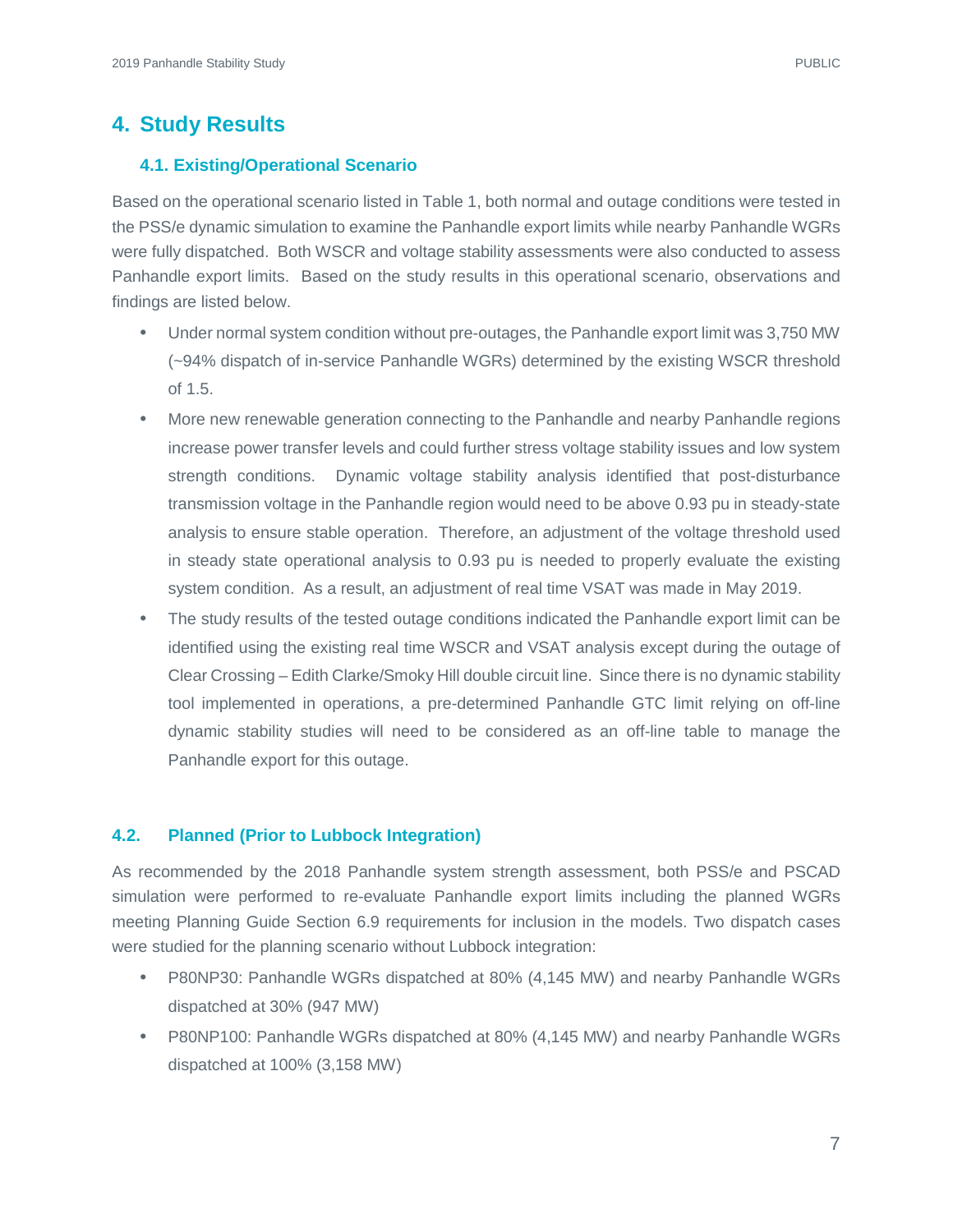- PSCAD and PSS/e simulation results were generally consistent for most of the simulated contingencies in both dispatch cases. An example is shown in Figure 2.
- No instability or unacceptable oscillation was observed for all the simulated contingencies in both dispatch cases in PSCAD simulation.
- No instability or unacceptable oscillation was observed for all the simulated contingencies in the P80NP30 dispatch case with PSS/e simulation.
- No instability or unacceptable oscillation was observed for simulated contingencies except for one double circuit contingency CTG#16 in the P80NP100 case. Simulation results of aggregated Panhandle and nearby Panhandle wind generation output under CTG#16 in both PSS/e and PSCAD simulations are shown in Figure 3. The undamped power oscillation in Figure 3 was observed only in PSS/e simulation; the oscillation frequency is around 2 Hz.



#### Panhandle & Nearby Panhandle Total Generation (MW)

*Figure 2: PSS/e and PSCAD Simulation Results Comparison (CTG #2)*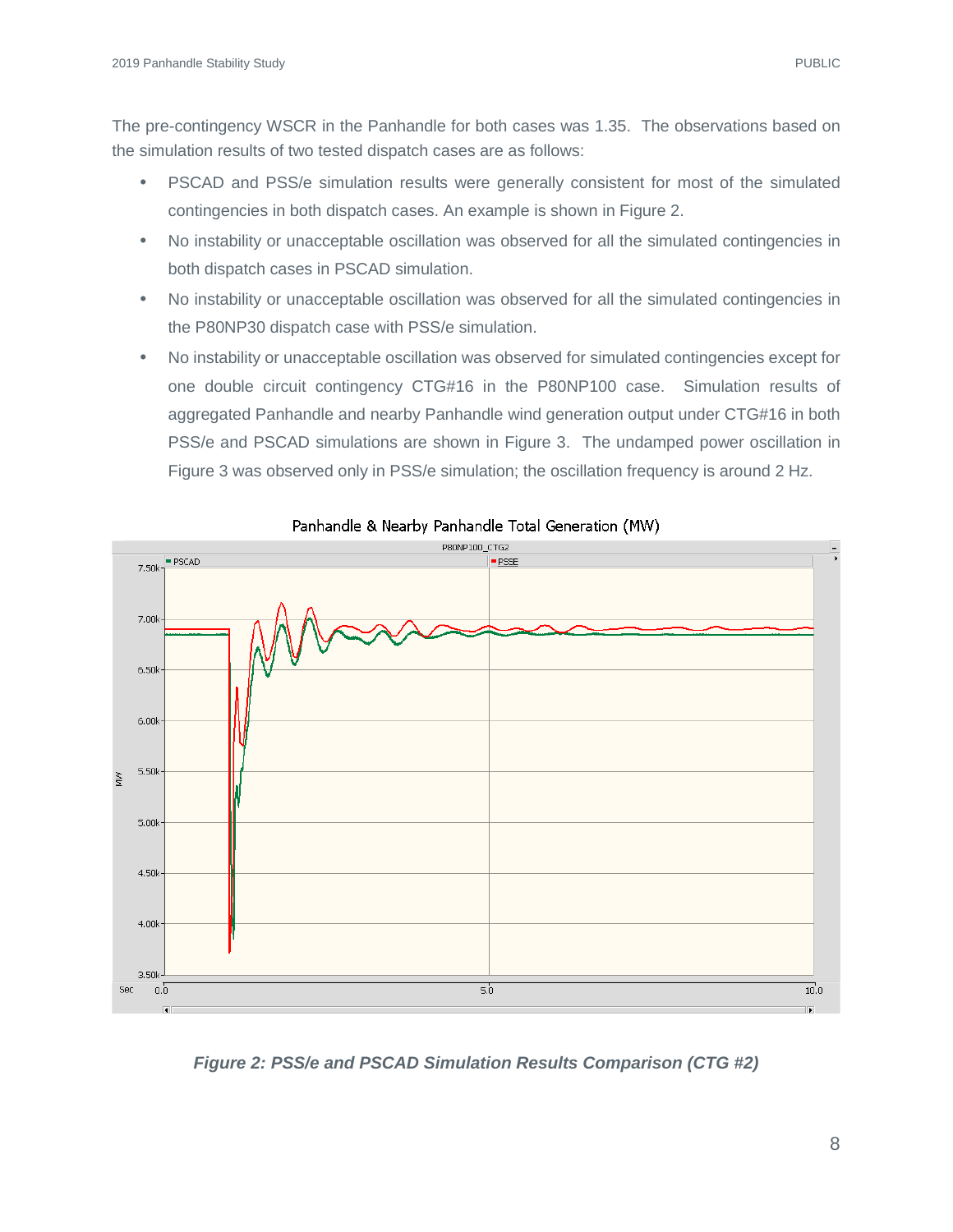

Panhandle & Nearby Panhandle Total Generation (MW)

*Figure 3: PSS/e and PSCAD Simulation Results Comparison (CTG #16)*

The oscillation observed in the PSS/e simulation could be due to the interaction of synchronous condensers in the Panhandle with other synchronous generators far away from the Panhandle region under a high Panhandle and nearby Panhandle dispatch condition with large power transfers to electrically distant load centers. Further analysis was performed for the power oscillation observed in CTG#16 in the PSS/e simulation. Acceptable and well-damped results were observed by reducing the Panhandle WGR dispatch from 80% to 75% (3,888 MW).

It should be noted that most of the conventional generators in West Texas were assumed off-line under the studied high wind output condition. In addition, there is no specifically designed damping support provided or required from the existing wind generation, solar generation, synchronous condensers, or dynamic reactive devices like SVC and STATCOM, in the ERCOT system. As a result, there is limited damping capability in the ERCOT system to damp out the oscillation induced by the synchronous condensers and other synchronous machines. Several sensitivity tests were also conducted to identify potential mitigation options to resolve the oscillation issues.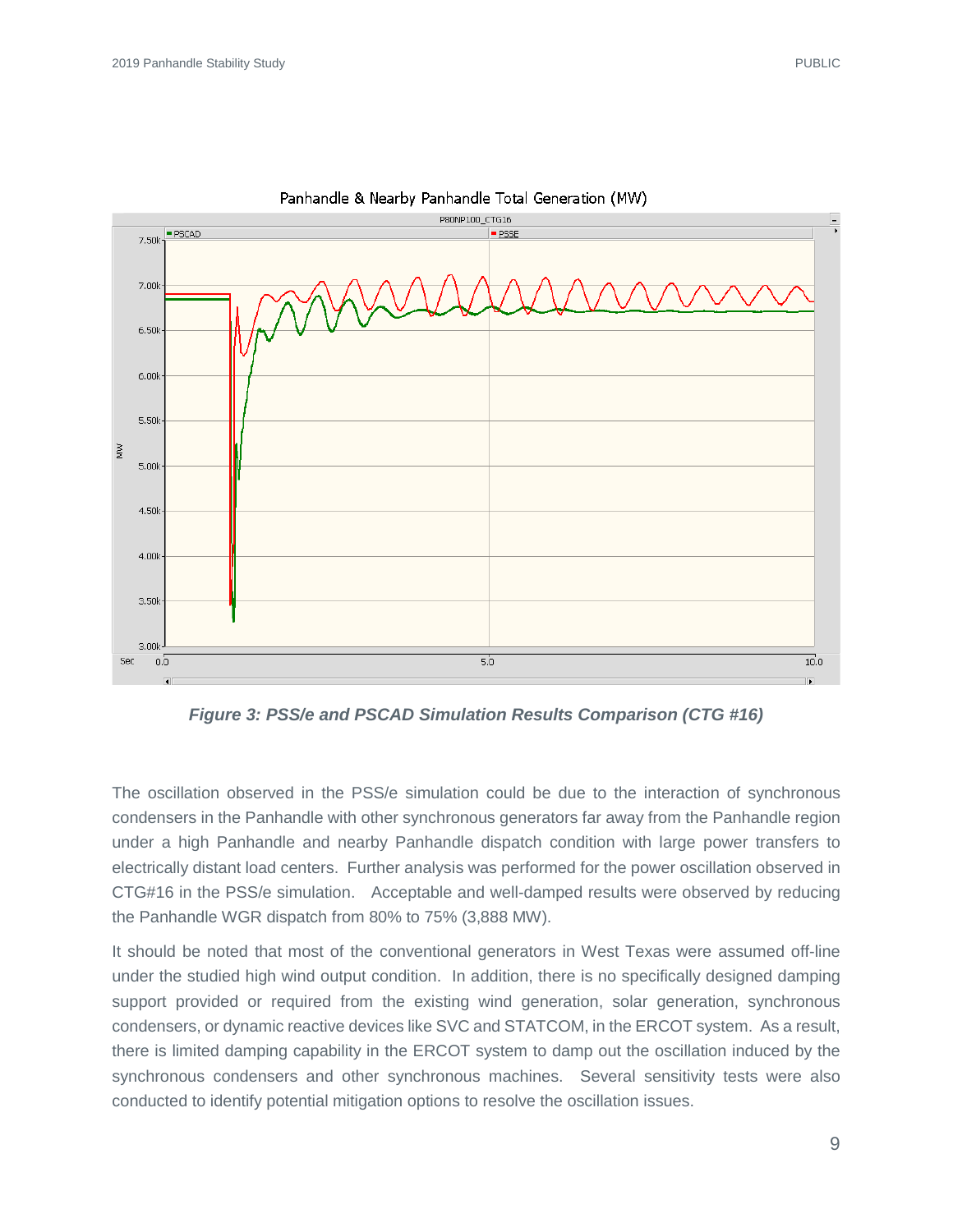- One sensitivity assumed the existing SVCs were capable of providing damping support through the power oscillation damping (POD) control function. Enabling the SVC model POD function did not provide a discernable benefit in the P80NP100 case (with Panhandle WGR dispatch at 80%), but slightly improved response was observed when the Panhandle WGR dispatch was at 77% (3,992 MW - corresponding to a WSCR of 1.4). This indicates a potential damping support deficit in the Panhandle and West Texas. Thus, it is recommended to further investigate the feasibility and effectiveness of damping support to be provided by transmission dynamic devices (SVC, STATCOM, and synchronous condenser) and inverter-based resources (wind, solar, and battery).
- Another sensitivity was performed by adding reactive support on the transfer paths in West Texas. In this case, the power oscillation was also damped out when the Panhandle WGRs dispatch was at 77% (3,992 MW). This indicates a potential reactive power deficit along the transfer paths from West Texas to the load centers in ERCOT.
- The dynamic models provided to ERCOT by several WGRs were set to regulate the voltage at the turbine terminal instead of the point of interconnection (POI) or high side of main transformer, as required by Protocol Section 3.15. A sensitivity was tested by revising the models to regulate the voltage at the POI and improved damping was observed in the PSS/e simulations. During the disturbance, the POI voltage would experience lower voltage than the turbine terminal. Therefore, wind turbine controls should respond to the more severe voltage dip and inject more reactive support to the system to assist the system recovery. ERCOT will work with the Resource Entities for those WGRs to ensure that the voltage control point is properly reflected in the dynamic models. In addition, ERCOT is conducting a survey to all of the existing wind and solar Resource Entities to understand their voltage control practices and will work with Resource Entities to improve the voltage controls if needed.

#### <span id="page-12-0"></span>**4.3. Planned (With Lubbock Integration)**

Both PSS/e and PSCAD simulations were performed to assess Panhandle export limits, including the planned WGRs meeting Planning Guide Section 6.9 requirements for inclusion in the models, for the scenario with the Lubbock Power and Light system integrated into ERCOT. Two Panhandle WGR dispatch levels, 100% and 97.5% were studied in the PSCAD platform with Lubbock integration and nearby Panhandle WGRs fully dispatched in both scenarios. Observations and findings are listed below.

• Although there was no system-wide instability observed in all the tested contingencies in the PSCAD simulation, wind generation tripped and sustained power oscillations were identified under certain tested contingencies.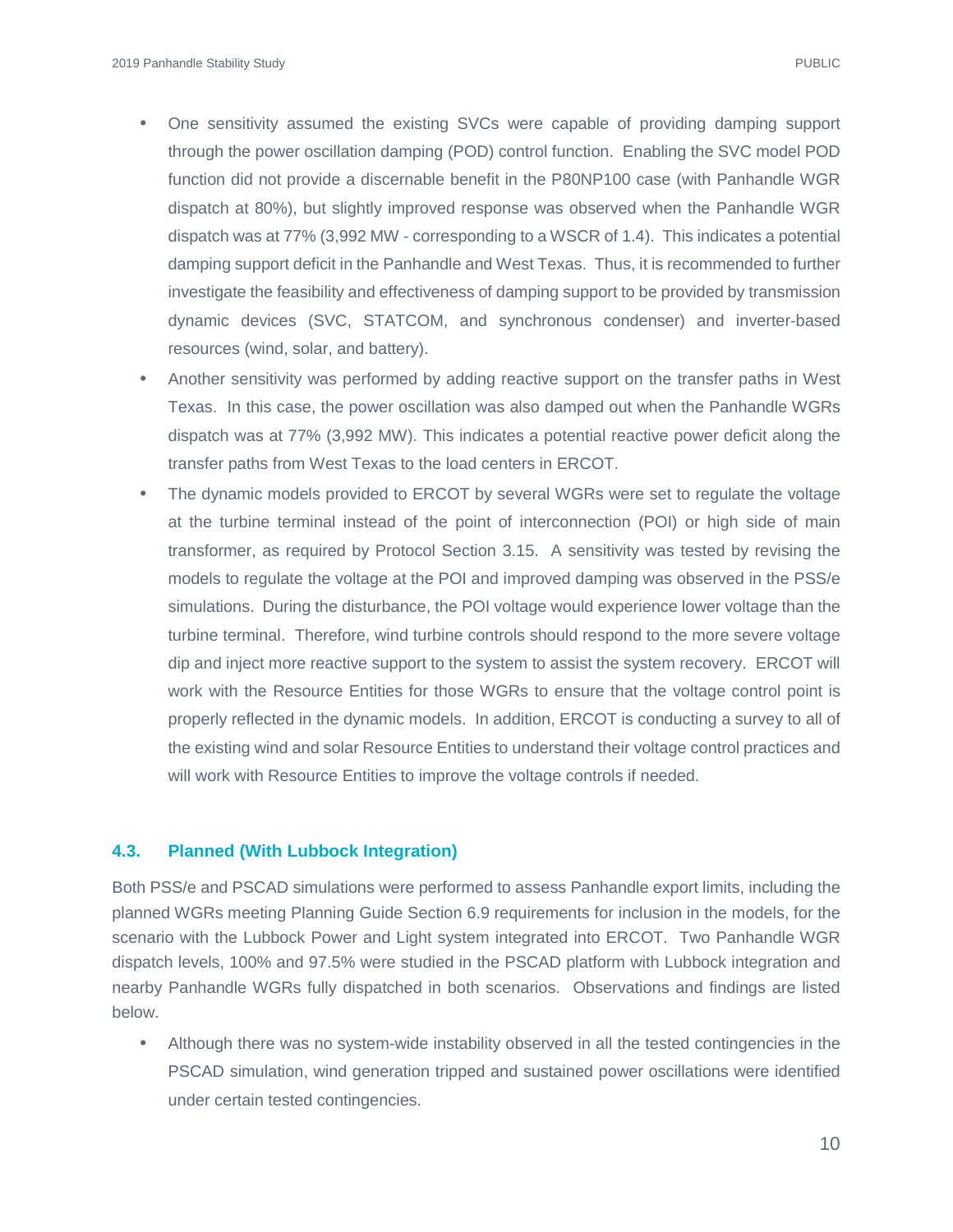- o At 100% Panhandle dispatch level, a maximum of three WGRs tripped with total of 700 MW in the Panhandle tripped for four tested double circuit contingencies.
- o At 97.5% Panhandle dispatch level, the observed maximum wind generation tripped was reduced to 450MW for two WGRs.
- o Sustained power oscillation was observed for one WGR in Panhandle for most of the tested contingencies at both dispatch levels.
- While the WGR tripping and power oscillations are still under investigation by the manufacturer, further tests were conducted to assess the impact by assuming the wind trip and oscillations can be addressed by the manufacturer through control adjustments. A test was run assuming those tripped WGRs are able to remain connected during the disturbance. There was no system voltage instability issues identified in the tested PSCAD simulation at both 100% and 97.5% Panhandle dispatch level.
- There was no stability issue identified with Panhandle WGRs at full output under normal system conditions without transmission outages in the PSS/e simulation. No WGRs were tripped in the PSS/e simulation at 100% Panhandle dispatch level. In contrast, three WGRs were tripped in the PSCAD simulation under the same tested system condition. As identified in the previous Panhandle stability studies, the Panhandle is a low system strength area due to a large amount of inverter-based wind generation remote from the ERCOT main grid and synchronous generators. As a result, PSS/e dynamic models need to be used carefully and detailed PSCAD modeling and simulation should be used to benchmark the adequacy of the model and simulation results between PSS/e and PSCAD. As mentioned, ERCOT is working with the Resource Entities and manufacturers to investigate the cause of observed wind trips in the PSCAD simulation results. It should be noted that PSCAD model updates can take months due to model complexity and constraints on the ability of manufacturers to provide technical support to review and update the model.
- The Panhandle GTC is currently determined by real time WSCR calculations and VSAT analysis. The Lubbock integration project provides one additional 345-kV transfer path in the Panhandle region and significantly reduces the electrical distance between the Panhandle and main ERCOT grid as well as providing a load sink close to the Panhandle. In addition, the significant amount of nearby Panhandle renewable generation development further reduces the separation between Panhandle and main ERCOT grid. Based on the dynamic simulation results and the WSCR calculation methodology, the application of WSCR metric in the Panhandle is blurred and may no longer be appropriate to identify Panhandle export limits after the Lubbock integration.
- Based on the simulation results with Lubbock integration and additional new generation to be connected to the Panhandle and nearby Panhandle regions, post-disturbance voltage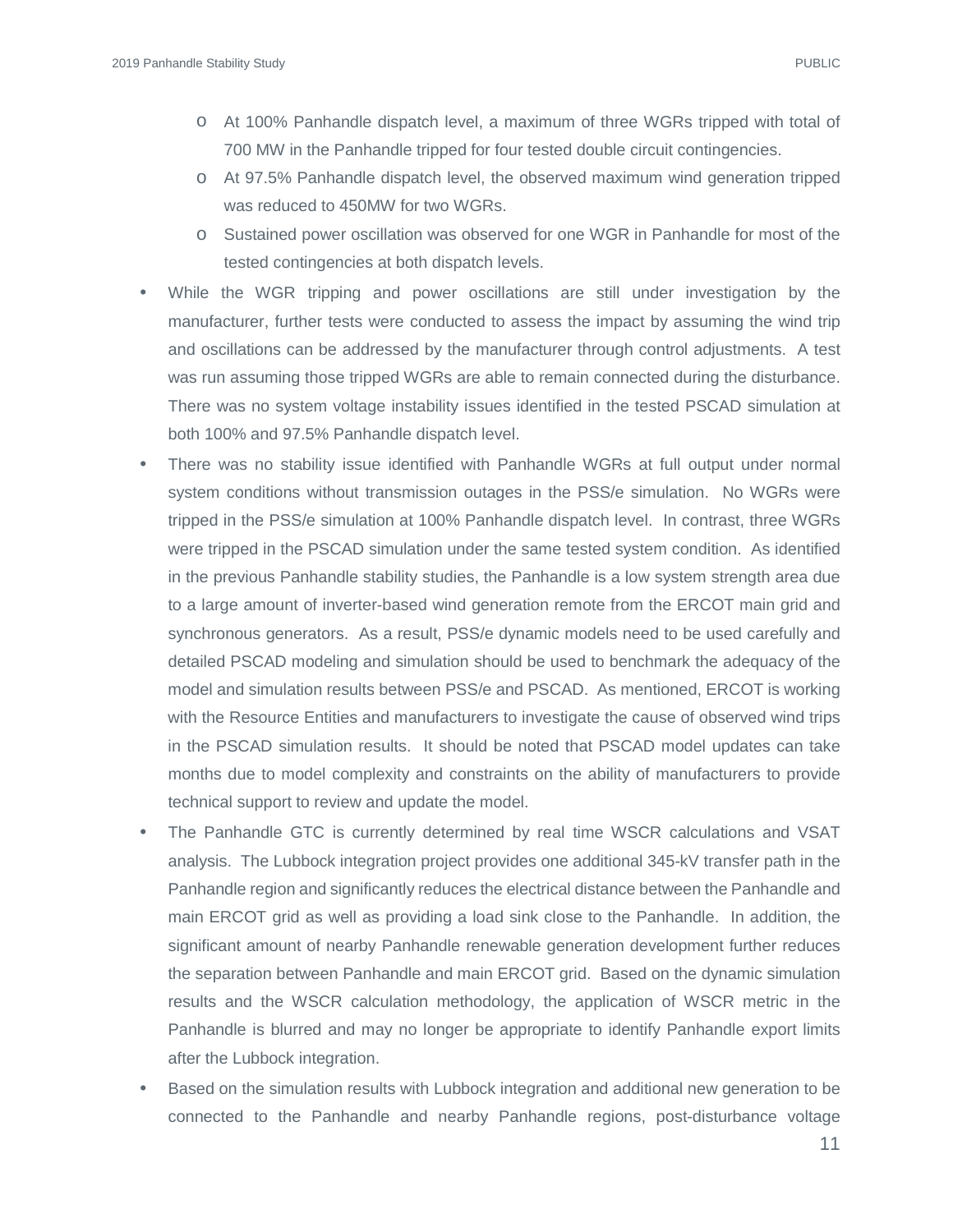thresholds for VSAT analysis may need to be maintained at 0.93 pu (or even higher) across a broader area to ensure consistency with dynamic stability limits.

- There was one outage (Long Draw Grassland) for which the Panhandle export limit, based on dynamic simulation, could not be adequately captured by VSAT analysis. Since there is no real time dynamic stability tool implemented in the real time operation, a pre-determined Panhandle GTC limit relying on off-line dynamic stability studies will need to be considered as an off-line table to manage Panhandle export under the outage of (Long Draw – Grassland).
- The stability interface is generally defined to maintain an acceptable export power transfer level to avoid instability in the area behind the interface. Due to the improved transmission connectivity and increased renewable generation in the nearby Panhandle, stability challenges may become more complicated and affect both the Panhandle region and the nearby Panhandle region. In other words, one fixed stability interface may no longer be adequate to efficiently manage the stability constraints under various system conditions with the objective to minimize the generation curtailments. However, it may not be feasible to manage multiple interfaces with different interface limits under various system conditions in the operations. Therefore, it is recommended to review the existing operational tools for stability constraint management and identify alternatives to efficiently manage stability limits.